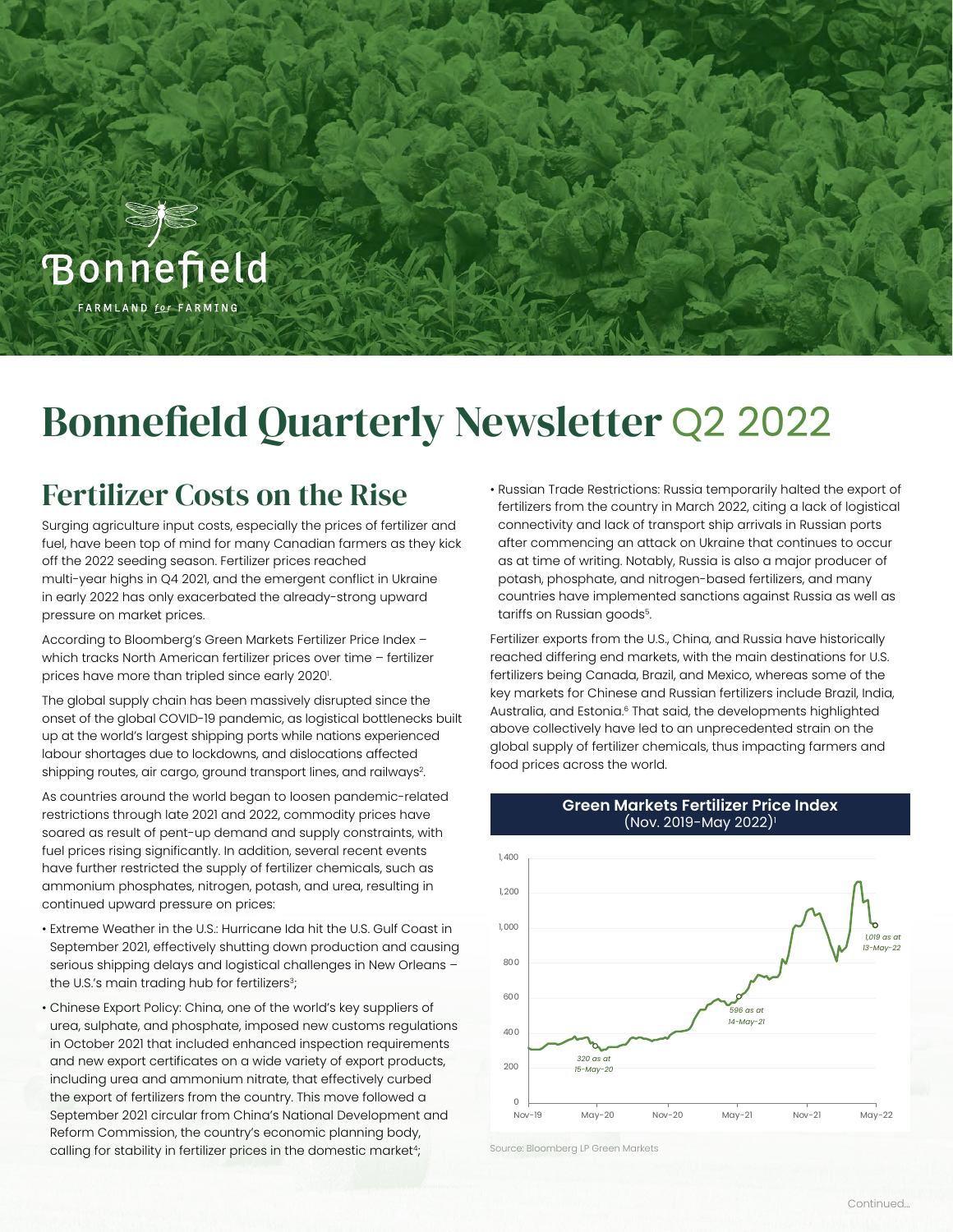## Global Fertilizer Trade

Fertilizers represent one of the world's most heavily traded product types and, as shown below, the largest exporters in 2020 were Russia, China, and Canada.

#### **Largest Global Exporters of Fertilizers – Share of Global Export Trade Value by Country** (2020)6



Source: Observatory of Economic Complexity

As noted, Russia and China have recently implemented increasingly isolationist-style export policies and, in 2020, the two countries accounted for ~23% of fertilizer exports globally<sup>6</sup>. With these two major exporters limiting outbound trade of fertilizers, as well as the war in Ukraine and its trade implications (e.g., sanctions affecting the ability to import Russian goods), countries around the globe have directly felt the impact of supply limitations. Brazil and India stand to bear the brunt of the immediate supply shock, with Brazil and India having sourced ~26% and ~31% of their fertilizer imports from Russia and China collectively<sup>6</sup>.

In Brazil's case, there are concerns that the uncertainty and extremely elevated costs associated with sourcing fertilizer could hinder crop yields, resulting in a smaller harvest and even higher global food prices given the country's importance in global crop markets. This is in addition to existing concerns around Brazil's 2022 yields due to the possibility of extreme weather, like the severe

drought experienced during the 2021 growing season<sup>7</sup>. Brazilian farmers are considering various strategies of dealing with the shortage; SLC Agricola SA, one of the country's largest producers of soybeans, corn, and cotton, is planning to reduce fertilizer usage by up to 25% in the coming year<sup>8</sup>. On the supply side, major fertilizer producers are exploring ways to ramp up production, but doing so will take time and is thus not an immediate possibility. Canada's largest potash producer, Nutrien, has committed to increasing its potash production by almost 1 million tonnes this year – the ramped-up production is expected in the second half of 20229, which is after the Northern Hemisphere's seeding season. In summary, while major food and chemical producers alike are employing their best efforts to stabilize prices and ensure continuity of supply for both fertilizers and food, it could take months (or longer) before the impact of those efforts is seen.

## A Canadian Perspective

Canada is the world's third-largest exporter of fertilizers and has historically imported significantly less fertilizer in aggregate than it has exported<sup>6</sup>. In 2020, the total trade value of fertilizers exported from Canada totalled approximately US\$5.5 billion  $(C$7 billion<sup>10</sup>)$ , whereas the total trade value of imported fertilizers was approximately US\$1.4 billion  $(C$1.8 billion<sup>10</sup>)<sup>6</sup>$ . Notably, Canada is the largest global producer and exporter of potash, which refers to a group of chemicals and minerals that contain potassium (such as potassium chloride) that are most commonly used in fertilizers<sup>11</sup>. Canada exported 22 million tonnes ("MT") of potash in 2020, accounting for approximately 39% of the world's total exports<sup>11</sup>.

From this perspective, it may seem that Canadian farmers would be well-positioned to rely extensively on domestically produced fertilizer in operating their farms. However, it is important to note that successful crop growth requires a variety of different soil nutrients, some of which are not naturally occurring in soil and must be added through fertilizer application; as such, farmers cannot rely solely on Canadian-produced potash to grow their crops.

Canadian fertilizer production is very heavily concentrated toward potash, with 23 million MT having been produced between July 2020 and June 2021. In contrast, during the same period Canada produced approximately 4.8 million MT of ammonia, 4.5 million MT of urea (a form of nitrogen fertilizer), 1.5 million MT of urea ammonium nitrate ("UAN"), 1.3 million MT of ammonium sulphate, and less than 1 million MT each of ammonium nitrate and other fertilizer products<sup>12</sup>.

We can also look to the Fertilizer Shipments Survey conducted by Statistics Canada on behalf of Agriculture and Agri-Food Canada for data on what types of fertilizer are shipped by manufacturers, wholesale distributors, and retailers to destinations within Canada to provide context on what types of fertilizers are used in Canadian farming13. Between July 2020 and June 2021, the most-shipped fertilizer chemicals were urea (3.5 million MT of shipments within Canada reported), urea ammonium nitrate (1.4 million MT); and monoammonium phosphate ("MAP"; 1.5 million MT)<sup>14</sup>. In addition to being a widely used fertilizer in Canada, MAP is water-soluble, contains the highest concentration of phosphorus of any common solid fertilizer, and has good storage and handling properties<sup>15</sup>.

While Canada's domestic production of both urea and UAN